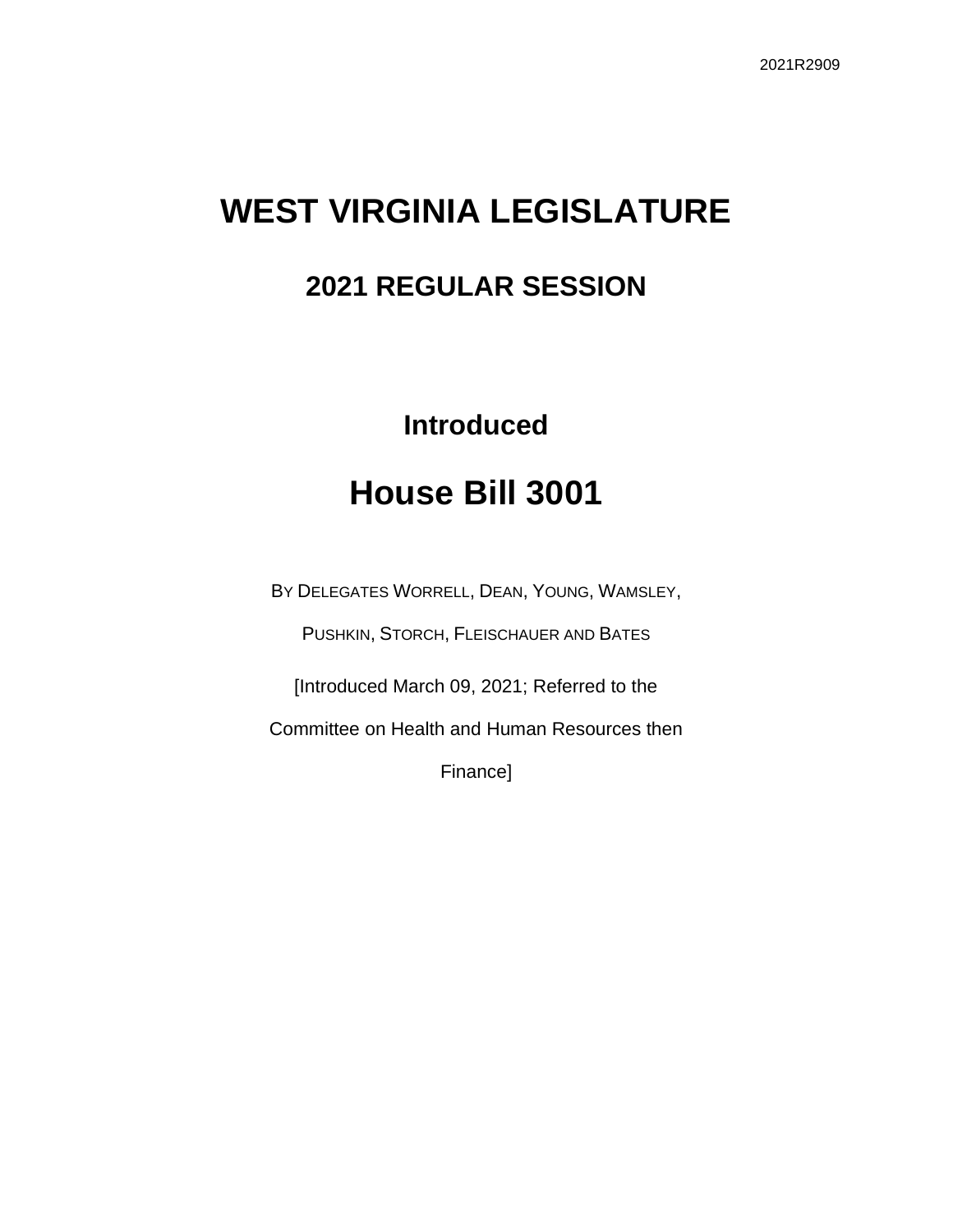| 1  | A BILL to amend the Code of West Virginia, 1931, as amended, by adding thereto a new article, |
|----|-----------------------------------------------------------------------------------------------|
| 2  | designated §9-4F-1, §9-4F-2, §9-4F-3, §9-4F-4, §9-4F-5, §9-4F-6, §9-4F-7, §9-4F-8, and        |
| 3  | §9-4F-9, all relating to creating the Affordable Medicaid Buy-In Program; requiring the       |
| 4  | Department of Health and Human Resources to develop and administer the Affordable             |
| 5  | Medicaid Buy-In Plan; setting eligibility criteria and coverage requirements; specifying role |
| 6  | and duties of the Department of Health and Human Resources; establishing an advisory          |
| 7  | council to the Affordable Medicaid Buy-In Program; defining terms; setting limitations of     |
| 8  | employers; requiring a full-cost option be available for individuals who do not meet          |
| 9  | financial qualifications; requiring rule-making; and mandating application for a federal      |
| 10 | innovation waiver.                                                                            |

*Be it enacted by the Legislature of West Virginia:*

### **ARTICLE 4F. THE AFFORDABLE MEDICAID BUY-IN PROGRAM.**

### **§9-4F-1. Purpose.**

 The purpose of the Affordable Medicaid Buy-In Program is to establish a state public option through Medicaid to provide West Virginia residents with a choice of a high-quality, low- cost health insurance plan. **§9-4F-2. Definitions.**

- As used in this article:
- "Affordable Medicaid Buy-In Plan" or "plan" means a state-administered, public option,
- health care coverage plan that leverages the Medicaid coverage structure;
- "Copayment" means a fixed dollar amount that an Affordable Medicaid buy-in enrollee
- must pay directly to a health care provider or pharmacy for a service, visit or item;
- "Deductible" means a fixed dollar amount that a person enrolled in the Affordable Medicaid
- buy-in plan may be required to pay during a benefit period before the plan begins payment for
- covered benefits;
- "Department" means the Department of Health and Human Resources;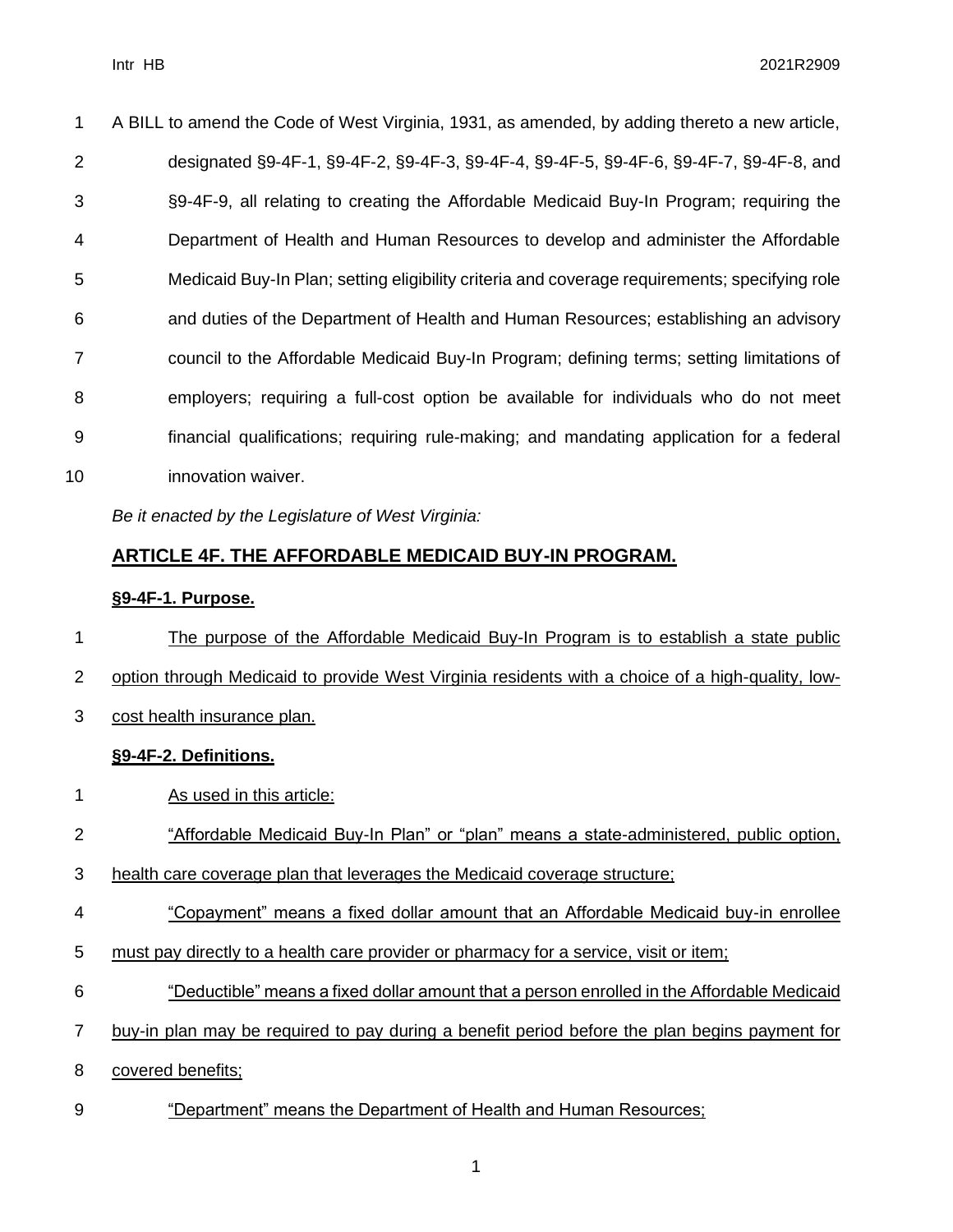| 10             | "Health care coverage premium cost" means the premium charged for health care                         |
|----------------|-------------------------------------------------------------------------------------------------------|
| 11             | coverage that is available or currently provided to an individual;                                    |
| 12             | "Health care provider" means any physical, mental or behavioral health provider, including            |
| 13             | a hospital, physician, clinic and other health facility;                                              |
| 14             | "Managed care organization" means an organization licensed or authorized through an                   |
| 15             | agreement among state entities to manage, coordinate and receive payment for the delivery of          |
| 16             | specified services to enrolled members;                                                               |
| 17             | <u>"Medicaid" means the joint federal-state health coverage program pursuant to Title 19 or</u>       |
| 18             | <u>Title 21 of the federal Social Security Act, as amended, and the rules promulgated pursuant to</u> |
| 19             | that act;                                                                                             |
| 20             | "Medicare" means coverage under Part A or Part B of Title 18 of the federal Social Security           |
| 21             | Act, as amended, and the rules promulgated pursuant to that act;                                      |
| 22             | "Premium" means the monthly amount that a plan enrollee must pay directly to the                      |
| 23             | managed care organization offering the enrollee's plan for consideration of the plan's coverage;      |
| 24             | and                                                                                                   |
| 25             | "Resident" means a person establishing intent to permanently reside in West Virginia.                 |
|                | §9-4F-3. The plan.                                                                                    |
| 1              | (a) By January 1, 2022, the department shall establish an Affordable Medicaid Buy-In Plan             |
| $\overline{2}$ | and shall offer the plan for purchase by a resident:                                                  |
| 3              | (1) Who is ineligible for the following:                                                              |
| 4              | (A) Medicaid; and                                                                                     |
| 5              | (B) Medicare; and                                                                                     |
| 6              | (2) Whose employer has not disenrolled or denied the resident enrollment in employer-                 |
| 7              | sponsored health coverage on the basis that the resident would otherwise qualify for enrollment       |
| 8              | in Affordable Medicaid buy-in coverage.                                                               |
| 9              | (b) The department shall establish benefits under the plan in accordance with federal and             |
|                |                                                                                                       |

2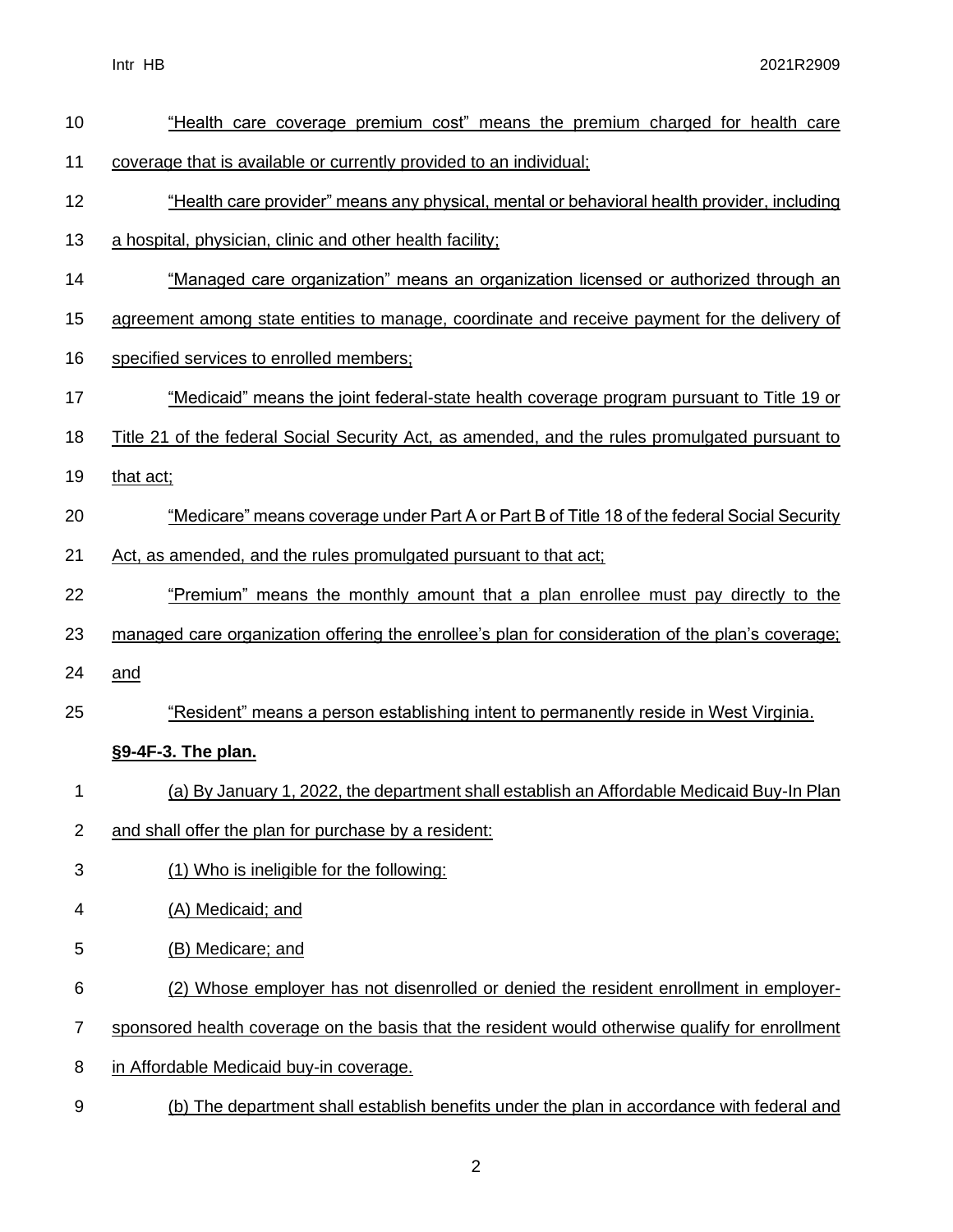| 10 | state law to ensure that covered benefits include:                                                 |
|----|----------------------------------------------------------------------------------------------------|
| 11 | (1) Ambulatory patient services;                                                                   |
| 12 | (2) Emergency services;                                                                            |
| 13 | (3) Hospitalization;                                                                               |
| 14 | (4) Maternity and newborn care:                                                                    |
| 15 | Mental health and substance use disorder services, including behavioral health<br>(5)              |
| 16 | treatment;                                                                                         |
| 17 | (6) Prescription drugs;                                                                            |
| 18 | (7) Rehabilitative and habilitative services and devices;                                          |
| 19 | (8) Laboratory services;                                                                           |
| 20 | (9) Preventive and wellness services, including reproductive health and chronic disease            |
| 21 | management; and                                                                                    |
| 22 | (10) Pediatric services, including oral and vision care.                                           |
| 23 | (c) For services and benefits provided under this section, the department may pursue any           |
| 24 | available federal financial participation.                                                         |
| 25 | (d) The department shall coordinate the plans enrollment and eligibility to maximize the           |
| 26 | continuity of coverage between the plan, Medicaid and private health plans.                        |
| 27 | (e) Health care provider reimbursement rates shall be based on the Medicaid fee                    |
| 28 | schedule. Contingent upon available funds, the department may increase reimbursement rates         |
| 29 | for health care providers, so long as these increases do not jeopardize the sustainability of      |
| 30 | Medicaid or the plan.                                                                              |
| 31 | (f) The plan shall be established in compliance with nondiscrimination mandates set forth          |
| 32 | in the Constitution of West Virginia, the West Virginia Human Rights Act, and the federal Civil    |
| 33 | Rights Act of 1964 and shall be available to residents irrespective of age, race, gender, national |
| 34 | origin, immigration status, disability or geographic location.                                     |
| 35 | (g) The plan shall be offered in the individual health insurance market, but shall not be          |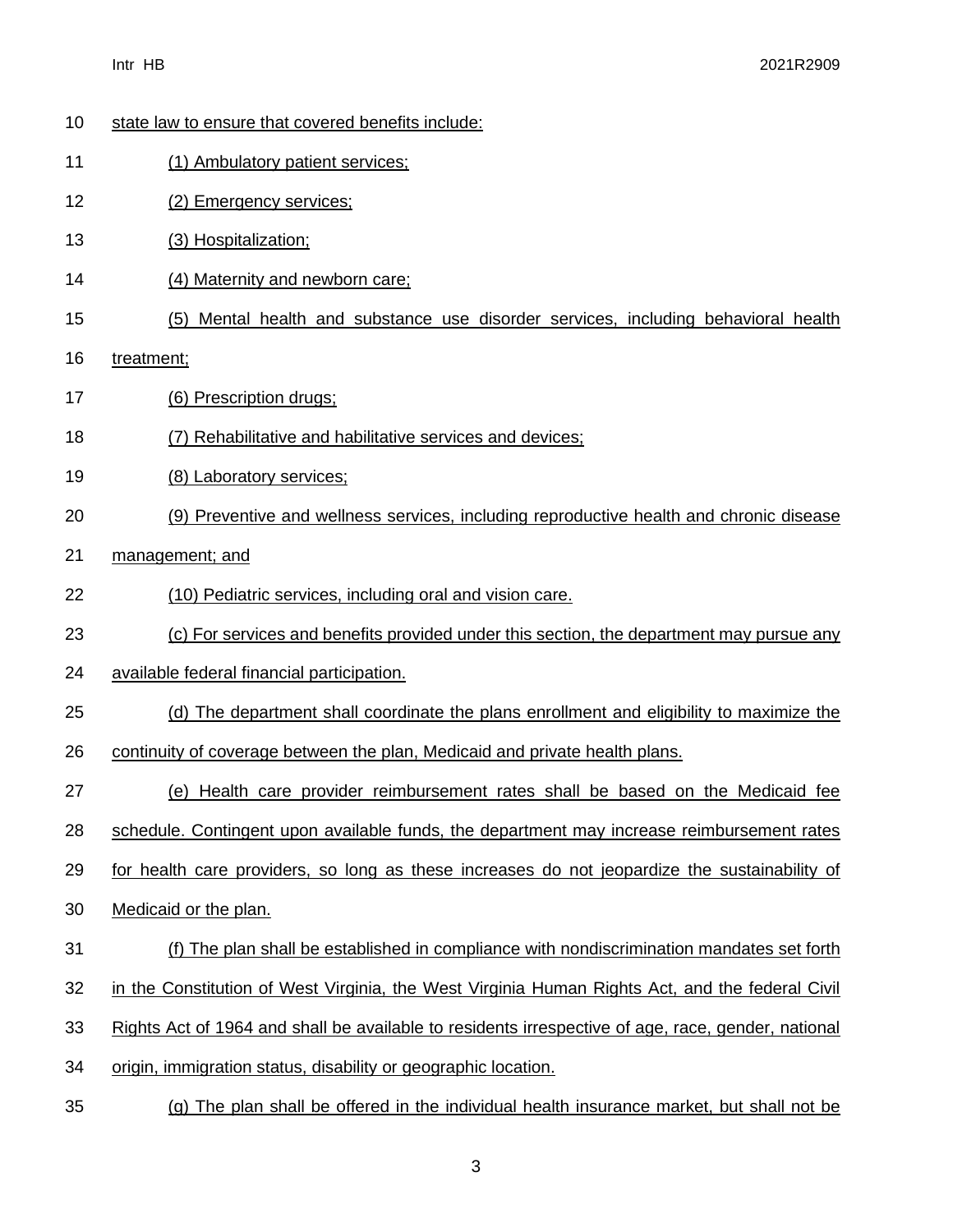| 36             | sold on the Health Insurance Marketplace.                                                          |
|----------------|----------------------------------------------------------------------------------------------------|
| 37             | (h) The plan shall be in the Platinum metal tier.                                                  |
| 38             | (i) The department shall establish an updated premium sliding scale for individuals under          |
| 39             | 200 percent of the federal poverty level who purchase the Medicaid Buy-in plan in its 1332 waiver  |
| 40             | application. The sliding scale shall prioritize individuals transitioning from Medicaid coverage.  |
|                | §9-4F-4. Administration.                                                                           |
| 1              | (a) The department shall develop a plan for administering the plan that prioritizes                |
| $\overline{2}$ | affordability for enrollees and provides opportunities to maximize federal dollars.                |
| 3              | (b) The department shall:                                                                          |
| 4              | (1) Establish an affordability scale for premiums and other cost-sharing fees, such as             |
| 5              | copayments and deductibles, based on household income. The department shall offer discounted       |
| 6              | premiums and cost-sharing fees in accordance with the affordability scale to residents eligible to |
| $\overline{7}$ | enroll in the plan: Provided, That the financial assistance is, at a minimum, offered to residents |
| 8              | with household incomes below 200 percent of the federal poverty level;                             |
| 9              | (2) Establish fair and reasonable premium rates that should be assessed to plan enrollees,         |
| 10             | after an actuarial analysis, to ensure maximum access to coverage. Premiums imposed may be         |
| 11             | set at a level sufficient to offset the costs of health benefits under the plan and related        |
| 12             | administrative costs; and                                                                          |
| 13             | (3) Enrollment periods and Special Enrollment Periods and qualifying life events will follow       |
| 14             | the Affordable Care Act's calendar and provisions.                                                 |
| 15             | (c) The department may:                                                                            |
| 16             | (1) Administer the plan through the managed care organizations under contract with the             |
| 17             | State to provide Medicaid services and benefits; and                                               |
| 18             | (2) Set the medical loss ratio for insurers offering the plan consistent with the ratio            |
| 19             | applicable to Medicaid;                                                                            |
| 20             | (d) The department shall:                                                                          |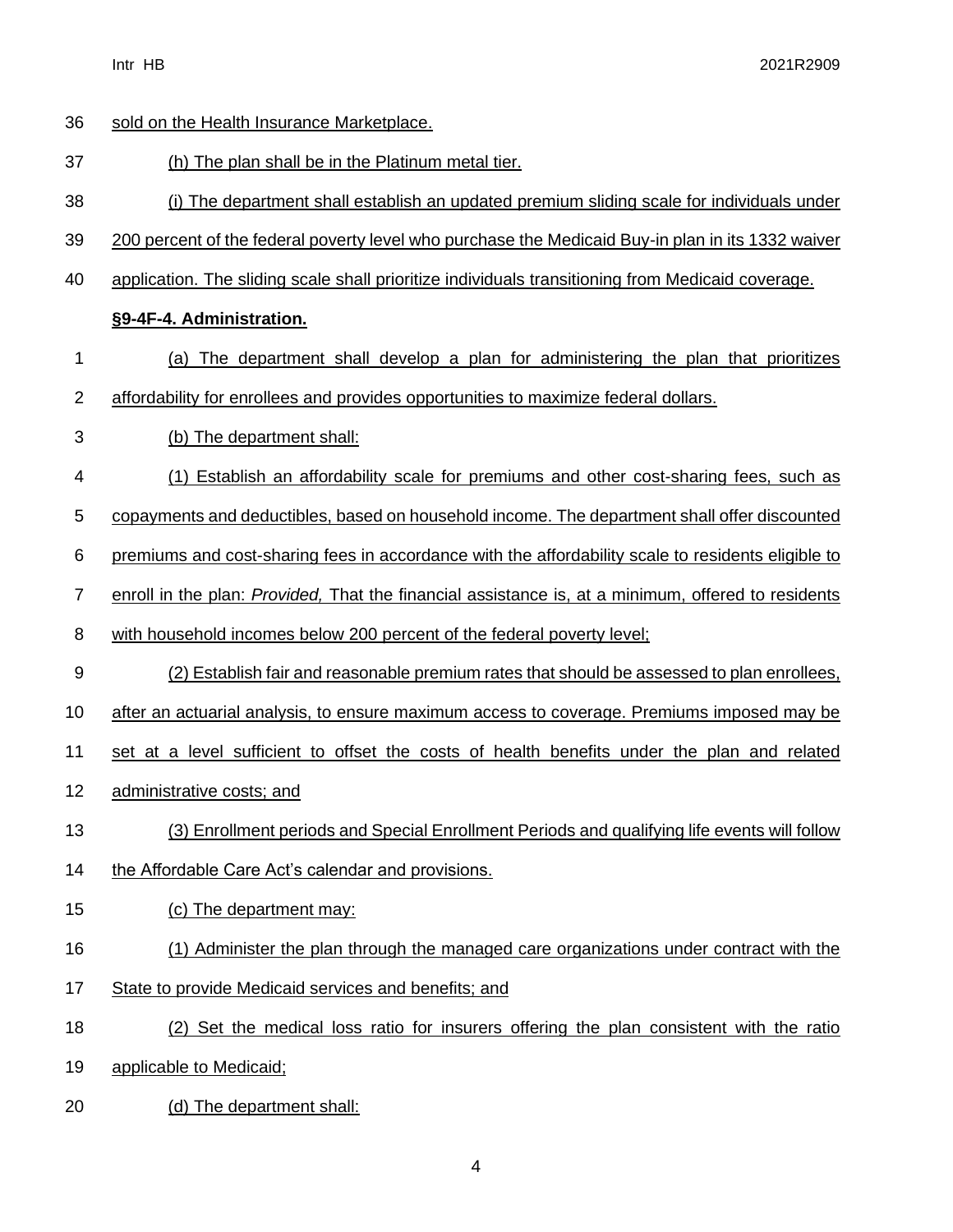| 21             | (1) Establish a standardized benefit and cost sharing design for the plan; and                     |
|----------------|----------------------------------------------------------------------------------------------------|
| 22             | (2) Establish a method for procuring prescription drugs. This authority includes consulting        |
| 23             | or contracting with other entities or states for combined purchasing power; and                    |
| 24             | (3) Seek viable opportunities to reduce costs of the plan to consumers and the general             |
| 25             | fund: Provided, That such opportunities are consistent with the provisions of this article, do not |
| 26             | reduce eligibility or benefits for Medicaid enrollees and do not jeopardize federal financing for  |
| 27             | medical assistance.                                                                                |
|                | §9-4F-5. Financing.                                                                                |
| 1              | (a) The department shall apply for a State Innovation Waiver under Section 1332 of the             |
| $\overline{2}$ | Patient Protection and Affordable Care Act. The state shall request the authority to allow         |
| 3              | individuals who qualify for coverage on the Health Insurance Marketplace to use their Premium      |
| 4              | Tax Credit to purchase the Medicaid Buy-In plan. Nothing in the waiver application shall prohibit  |
| 5              | individuals and families from purchasing plans on the Marketplace.                                 |
| 6              | (b) Individuals who do not qualify for federal financial assistance may purchase the plan          |
| $\overline{7}$ | at full cost.                                                                                      |
|                | §9-4F-6. Enrollment.                                                                               |
| 1              | The department and the West Virginia health insurance exchange shall coordinate efforts            |
| $\overline{2}$ | and cooperate to establish a consumer outreach program to assist residents with enrolling in       |
| 3              | Medicaid, the plan and qualified health plans offered through the exchange.                        |
|                | §9-4F-7. Advisory council.                                                                         |
| 1              | (a) The Secretary of the Department of Health and Human Resources shall establish an               |
| $\overline{c}$ | Affordable Medicaid Buy-In Program advisory council, to advise the department<br>on                |
| 3              | implementation, plan affordability, marketing, enrollment, outreach and evaluation of health care  |
| 4              | access for residents enrolled in the plan. The advisory council consists of:                       |
| 5              | The Secretary of the Department of Health and Human Resources;<br>(1)                              |
| 6              | (2) The Insurance Commissioner;                                                                    |

5